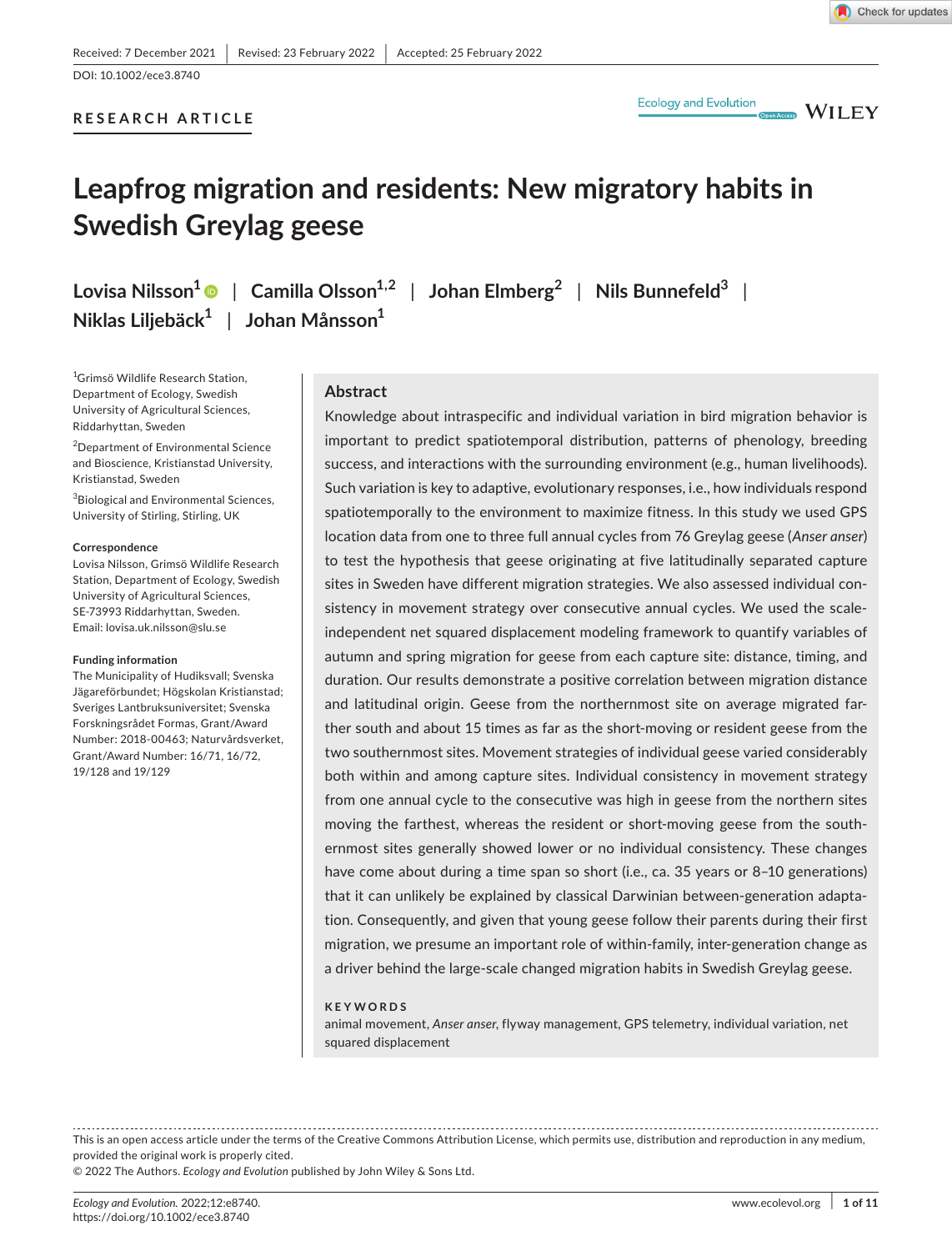**TAXONOMY CLASSIFICATION**

Applied ecology; Behavioural ecology; Conservation ecology; Evolutionary ecology; Population ecology; Zoology

# **1**  | **INTRODUCTION**

Knowledge about intraspecific individual variation in migration behavior is vital to understand patterns of phenology, changes in breeding success, resource use, and interactions with the environment (e.g., habitats, other species, human livelihoods). Such variation is also key to adaptive responses studied within the evolutionary paradigm; i.e., how individuals respond spatiotemporally to selective regimes in an optimal way to maximize fitness (Alerstam & Hedenström, 1998). Accordingly, there has been a gradual historical shift in the general view on animal migration, from stereotyped patterns to a deeper appreciation of intraspecific variation as a driver of migration dynamics in populations. For example, migration distance in species in which all individuals migrate may vary by sex, age, or body condition; a process and pattern termed "differential migration" (Gauthreaux, 1982; Ketterson & Nolan, 1983; Newton, 2008). Similarly, some species are "partial migrants," where some individuals are true migrants, others do not migrate at all. In this case, migration strategy may differ by age, body condition, genetic constitution, or the frequency of a certain strategy in the population (Berthold, 2001; Newton, 2008).

Aside from short-term events (challenging weather, food shortage, etc.) that force individuals to change distance or timing of migration, it may also change because of evolutionary adaptation to long-term environmental change (e.g., land use, climate). Research accumulated over the last two decades documents significant changes in timing of migration in a wide range of avian species (Lehikoinen et al., 2019; Møller et al., 2010). This is mainly manifested by migrants arriving earlier than before to breeding grounds in spring, and in some species by a later departure in autumn (Jonzén et al., 2006; Lehikoinen et al., 2019; Mills, 2005). Migration distance per se has shrunk in several species, as witnessed by decreased mean recovery distance due to long-term climate change in 12 of 24 bird species ringed in the Netherlands (Visser et al., 2009). A related and widespread phenomenon is a northward shift in wintering range in medium- and short-distance migrants in temperate areas of the northern Hemisphere. This has been documented in passerines, shorebirds, raptors, and waterfowl (Pavón-Jordán et al., 2019; Potvin et al., 2016), and exemplifies "winter partial short-stopping" *sensu* Elmberg et al. (2014). However, less is known to what extent seasonal range shifts across a migratory flyway affect different populations or individuals within a population similarly. Previous research on differential and partial migration patterns as well as recent studies on range shifts are often based on crude arrival and departure dates or on census data. Consequently, they embrace little information about individual movements and intra-population differences, i.e., the potential drivers of the shift. Although time-series data collected over larger areas are crucial to infer changed migratory

habits in the first place, such data inevitably contain noise and biases (Lehikoinen & Sparks, 2010). These deficiencies can be overcome by studying movements of individually tracked birds emanating from different source areas and followed throughout the annual cycle, an approach recently made possible for large- to medium-sized birds such as geese by solar-powered GPS technology.

Greylag geese breeding in Sweden were historically obligate longdistance migrants, wintering in Coto Doñana in Spain and to a lesser extent in France (Follestad et al., 2001; Fransson & Pettersson, 2001). Analyses in the 1990s of banding recoveries demonstrated a classical "chain migration pattern" (i.e., "parallel migration" *sensu* Salomonsen, 1955) in which migration distance does not differ among birds breeding at different latitudes, so that northern breeders winter north of southern breeders (Follestad et al., 2001; Fransson & Pettersson, 2001). The latter reference also reported a slight decrease in the relative share of recoveries from southern Europe in winter in the late 1900s. Later studies reported winter partial short stopping from more southern populations in the same flyway of Greylag geese (Månsson et al., 2022; Podhrázský et al., 2017; Ramo et al., 2015). In addition, there has been a recent and rapid increase in Greylag geese wintering in southern Sweden, some of which are known local breeders (Nilsson & Kampe-Persson, 2018a; Nilsson et al., 2020). Evidence from throughout the flyway thus indicates recent significant changes in migration habits in Greylag geese in Western Europe. These changes are often seen as an adaptive response to an increasingly benign environment with shorter and milder winters, reduced nutritional bottlenecks due to changed agricultural practices, and reduced per capita hunting mortality (Fox & Madsen, 2017; Fox et al., 2005). This provides opportunity to study adaptive changes in migration strategy in geese breeding at different latitudes within a flyway.

In this study, we provided Greylag geese caught on Swedish breeding grounds with neckbands equipped with solar-powered GPS-tracking devices. GPS location data from these birds not only confirmed a continued trend for winter short stopping but also showed that the change in migratory strategy differed depending on breeding latitude (Månsson et al., 2022). According to these data, northern breeders are still long-distance migrants, whereas birds from the two southernmost capture sites show more limited winter movements (Månsson et al., 2022). These findings indicate that Greylag geese breeding in Sweden may have switched from a "chain migration" to a "leapfrog" pattern, in which northern breeders overshoot southern breeders in autumn and winter, and migration distance increases with breeding latitude (*c*.*f*., Salomonsen, 1955, Alerstam & Hedenström, 1998, Newton, 2008).

However, the mapped individual movement trajectories and the monthly mean locations for geese from different capture sites presented in Månsson et al. (2022) warrant evaluation by a more rigorous and objective analytical tool. The net squared displacement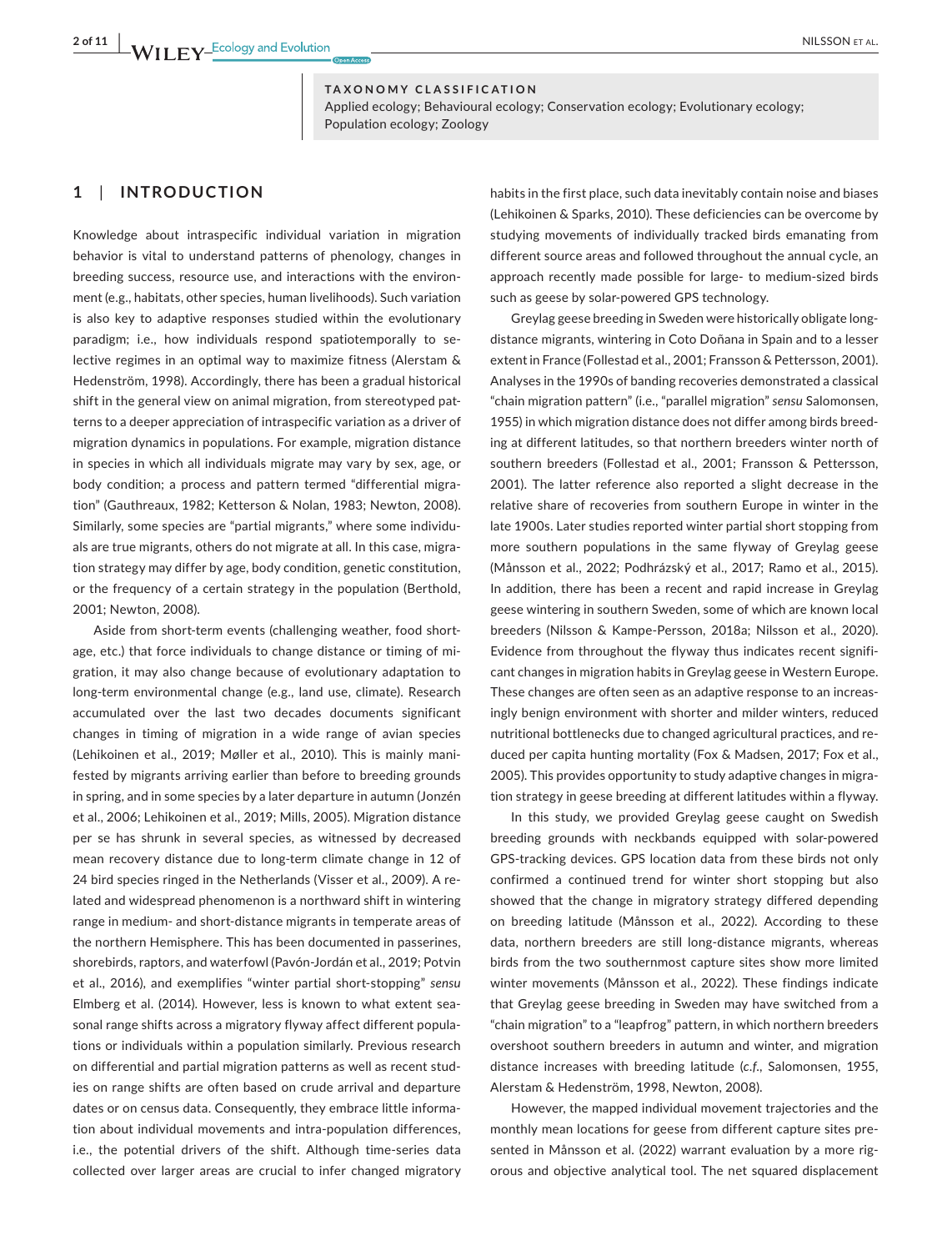(NSD) statistical framework sets out to"(i) separate migration from other movement behaviours, (ii) quantify migration parameters without the need for arbitrary cut-off criteria and (iii) test the predictability across individuals, time and space" (Bunnefeld et al., 2011). NSD has been used successfully to study drivers of migration in a wide range of taxa, mainly ungulates and carnivores, but also geese and cranes (Bunnefeld et al., 2011; Leopold & Hess, 2014; Smereka et al., 2021; Wolfson et al., 2020). For a Greylag goose population undergoing changes in migratory habits, NSD can be used to differentiate migrants from residents and to quantify key migration parameters (i.e., distance, timing, and duration). It can also be used to assess individual consistency in migratory habits between years.

In this study we used daily GPS location data from one to three full annual cycles obtained from 76 Greylag geese to test the hypothesis that birds originating at different latitudes have different migration strategies, so that the Swedish population have shifted from a chain migration to a leapfrog migration pattern. Based on the leapfrog hypothesis (Berthold, 2001; Salomonsen, 1955), we predicted that geese breeding the farthest north would winter the farthest south, whereas birds breeding the farthest south would move relatively shorter distances and winter the farthest north. The alternative hypothesis is that partial winter short stopping would affect all populations equally, leading to a retained pattern of chain migration. When it comes to individual consistency in migration strategy (i.e., distance, timing, and duration; Bunnefeld et al., 2011), we hypothesized that it would not change between years.

# **2**  | **METHODS**

### **2.1**  | **Capture procedure and sites**

The study is based on location data obtained 2017–2020 from 82 Greylag geese with GPS-equipped neckbands, made by either Ornitela (OT-N35 and OT-N44) or Made-by-Theo (Theo Gerrits) (Table 1 and Table S3), placed in June (2017–2019), focusing on breeding and molting adults and their unfledged goslings. Birds were caught early in the morning when foraging in fields, pastures, or lawns near water. They were herded slowly by foot or canoe via fences into net corrals, where they were immediately put in gunny

**TABLE 1** Number of Greylag geese (*n* = 76) with movement data (>349 locations per annual cycle) per capture site and annual cycle

|              | Number of individuals |              |           |           |  |  |  |  |
|--------------|-----------------------|--------------|-----------|-----------|--|--|--|--|
| Capture site | <b>Total</b>          | 2017/2018    | 2018/2019 | 2019/2020 |  |  |  |  |
| Hudiksvall   | 10                    | 4            | 9         | 4         |  |  |  |  |
| Örebro       | 30                    | 10           | 18        | 22        |  |  |  |  |
| Nyköping     | 14                    | 4            | 8         | 10        |  |  |  |  |
| Kristianstad | 12                    | $\mathbf{1}$ | 8         | 11        |  |  |  |  |
| Svedala      | 10                    | 5            | 8         | 4         |  |  |  |  |

*Note:* See Figure 1 for capture sites.

sacks to keep calm until further handling. Handling protocols were approved by the animal ethics committee for central Sweden and fulfilled the ethical requirements for research on wild animals (decision Dnr 5.8.18-03584/2017).

The five capture sites represent a latitudinal range from central to southern Sweden, embracing the main part of the national breeding range of Greylag geese (55°–61°N, Figure 1, Table 1). The northernmost site is an urban wetland surrounded by grasslands and lawns in a city park in Hudiksvall (N 61°43.96′, E 17°6.55′), located in the Southern boreal zone (Ahti et al., 1968; Hallanaro et al., 2002). This site mainly hosts molting geese, and less than five breeding pairs of Greylag geese. The site at Örebro (N 59°9.59′, E 15°22.86′) is part of a large wetland reserve situated close to the transition zone between the Southern boreal and Boreo-nemoral zones. The area is dominated by agricultural fields and attracts significant numbers of geese for breeding, as well as for staging in spring and autumn. Kvismare Bird Observatory estimated the minimum numbers of breeding pairs at 240 in 2017–2018. The site at Nyköping (N 58°58.17′, E 17°9.07′) is a wetland surrounded by a fragmented landscape of forests, extensively managed grasslands, agricultural fields, and lakes. This wetland is situated in the Boreo-nemoral zone and holds 10–20 breeding pairs, and ca. 80–110 molting Greylag geese. The two southernmost sites, at Kristianstad (N 56°4.98′, E 14°21.07′) and Svedala (N 55°33.34′, E 13°14.65′), are situated in the Nemoral zone. Some 20 pairs of Greylag geese breed at each site. The capture site at Kristianstad is in pastures on a narrow strip of land between two lakes, whereas the Svedala site comprises artificial wetlands on a golf course, surrounded by beech forest and agricultural fields.

# **2.2**  | **Data management**

For the analyses, we used standardized data of one location per day and individual using the location closest to mid-day, i.e., 12:00 a.m. UTC (coordinated universal time). In total, 82 individuals from the five capture sites were tracked for at least one annual cycle. We defined the annual cycle as starting on July 1, when all geese were flightless and resident in a restricted area for breeding and molting. We only included individuals with location data for more than 349 days of the annual cycle (i.e.,  $>$ 90% data coverage; mean = 362.1 days of the annual cycle/individual). Locations for all geese were visually inspected in ArcGIS (vers. 10.7), and in cases where individuals obviously moved together in pairs or flocks, the individuals with the least number of locations (*n* = 6) were removed completely from the dataset to avoid inter-individual autocorrelation in movement. Consequently, data from 76 individuals were used in subsequent analyses (Table 1 and Table S3).

# **2.3**  | **Statistical modeling**

We used the modeling framework developed by Bunnefeld et al. (2011) allowing scale-independent modeling and quantification of five migration variables: (1) migration distance, (2 and 3) timing of autumn and spring migration, and (4 and 5) duration of autumn and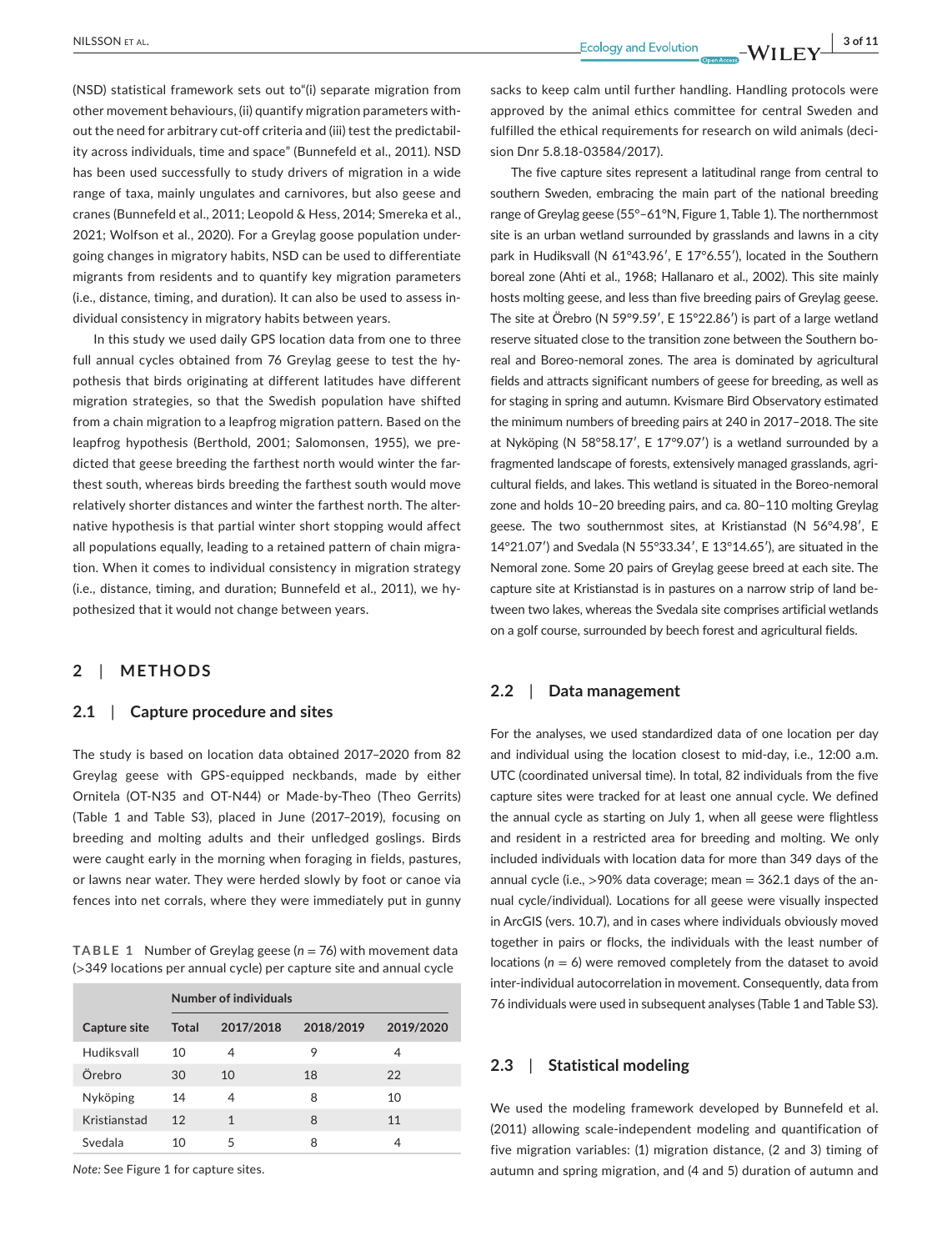

**FIGURE 1** Capture sites (circles) and coordinates (triangles) for mean GPS locations at the predicted mean date when individuals from each capture site have reached the asymptotic migration distance (i.e., farthest distance from the capture sites). For modeling procedure, see Section 2.3. Dashed lines do not represent actual migration routes

spring migration. In addition, the framework allows modeling of the predictability of movement strategies over time and space for flocks and individuals originating at different capture sites. The analysis is based on data on spatiotemporal displacement (i.e., net squared displacement, "NSD") of individual geese during the annual movement cycle. The NSD value is calculated using the squared distance (km $^2$ ) based on a straight line from the starting location (July 1 each year) to all consecutive daily locations for each individual and annual cycle (July 1 year *t* to June 30 year *t* + 1). These calculations were made in the R package *adehabitatLT* version 1.6 (Calenge, 2020). Specifically, we used a non-linear mixed model (package *nlme*) based on the following equation (derived from Bunnefeld et al., 2011):

$$
\text{NSD} = \frac{\delta_{\text{a}}}{1+\text{exp}\left(\frac{\theta_{\text{a}}-t}{\varphi_{\text{a}}}\right)} + \frac{\delta_{\text{s}}}{1+\text{exp}\left(\frac{\theta_{\text{s}}-t}{\varphi_{\text{s}}}\right)}
$$

The terms  $\delta$ <sup>*a*</sup> and  $\delta$ <sup>*s*</sup> represent the asymptotic height of the annual movement cycle (i.e., movement distance during autumn and spring), *θ*<sup>a</sup> the date of reaching half of the asymptotic distance during autumn migration,  $\theta_{\rm s}$  the date of reaching half of the spring migration distance to the sites of origin (i.e., timing), and  $\varphi$ <sub>a</sub> and  $\varphi$ <sub>s</sub> the number of days lapsed to cover a quarter of the distance moved (from 1/2 to 3/4 of the asymptotic migration distance) in autumn and spring (i.e., duration), respectively. The equation is divided into two subequations to allow for variation in movements in autumn versus spring (e.g., differences in timing and duration due to potential alteration of staging sites or migration triggers) (Bunnefeld et al., 2011).

To identify differences in migration strategy between geese of different origin, we used the NSD values for the full annual cycles as response variable, and explored the effect of capture site (fivelevel factor: Hudiksvall, Örebro, Nyköping, Kristianstad, Svedala)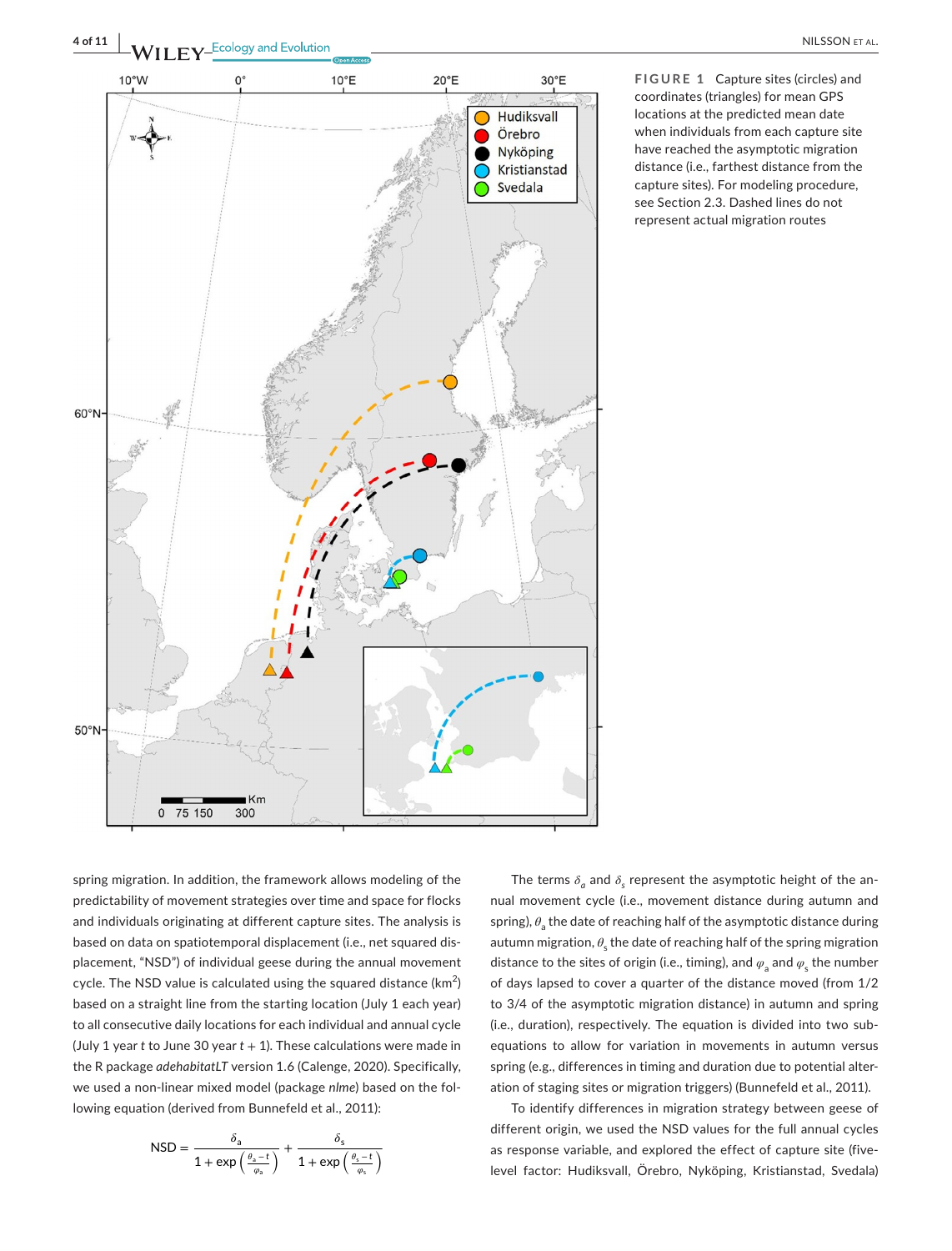with the complement of annual cycle (three-level factor: 2017/2018, 2018/2019, 2019/2020) as explanatory variable for distance, duration, and timing of autumn and spring movement (see explored model structures in Table S1). To avoid pseudo-replication due to using data from individual geese from more than one annual cycle, we also explored the most parsimonious random-effect structure of goose ID on the defined migration variables. To define starting values for each respective variable in the model using the equation above, we plotted NSD data over the annual cycle (days lapsed from 1 July) and manually fitted a curve for each capture site to derive prior values to parameterize the equation above. Model exploration showed that only model 1 was supported by the data and converged accordingly (Table S1). In model 1, NSD values (km $^2$ ) were used as response variable, capture site as a fixed-effect variable of distance, duration and timing of autumn and spring movement, and goose ID as a random effect on migration distance.

To test if Swedish Greylag geese show a leapfrog migration pattern, we used model predictions to identify the month when geese from each capture site reached their asymptotic distance and calculated mean coordinates for geese from each capture site at that time. To obtain mean coordinates, we first calculated the mean value for each individual having data from multiple annual cycles and then estimated the grand mean for all individuals from each capture site. Maps were created in ArcMap (version 10.7).

To test for individual consistency in movement strategy over consecutive annual cycles, we extracted data from individuals that had NSD covering at least two consecutive annual cycles (*n* = 43, Table S2) and estimated the Pearson correlation between the NSD values for individuals at each given point in time (days since July 1) during an annual cycle and the following (i.e., 2017/2018 vs. 2018/2019 and 2018/2019 vs. 2019/2020). All statistical modeling was carried out in R (version 3.6.3; R Core Team, 2020).

# **3**  | **RESULTS**

We found that variation in all migration variables, i.e., distance (km), timing of autumn and spring movement (dates), and duration of autumn and spring movement (days), was explained by the latitudinal origin of geese (i.e., capture site). Our results demonstrate a positive correlation between migration distance and latitudinal origin of geese. Geese from the northernmost site Hudiksvall (1207 km, CI: 985–1395) on average migrated 1.4 and 1.2 times as far as those from the more centrally located sites Nyköping (892 km, CI: *NA*– 1388) and Örebro (1041 km, CI: 177–1462), and 15 and 4 times as far as those from the southernmost sites Svedala (82 km, CI: *NA–* 1106) and Kristianstad (327 km, CI: *NA*–1121) (Figure 2, Table 2). Consequently, Greylag geese from northern capture sites migrated farther south than did the geese of more southern origin (Svedala and Kristianstad) (Figure 1).

Movement strategies of individual geese varied considerably both within and among capture sites, with particularly wide confidence intervals around the predicted migration distance (Figure 2,



**FIGURE 2** Net squared displacement based on GPS data over the annual cycles (July 1 to June 30, 2017–2020) for individual Greylag geese (grey lines) originating at five capture sites in Sweden; Hudiksvall (*n* = 10), Nyköping (*n* = 14), Örebro (*n* = 30), Kristianstad ( $n = 12$ ), and Svedala ( $n = 10$ ). Model predictions (black lines) show the mean movement strategy for geese from each capture site and are based on a non-linear mixed model with the net squared displacement distance (km<sup>2</sup>) as response variable, capture site as fixed effect variable on distance, duration and timing of autumn and spring movement, and goose ID as random effects on the asymptotic migration distance. The *Y*-axis is kept constant for comparison; for detailed graphs with adjusted *Y*-axes for each capture site, see Figures S1–S5

Table 2, for detailed graphs for each capture site, see Figures S1–S5). Geese from Svedala made only restricted, local movements (82 km, CI: *NA*–1106) and did not generate any distinct migration patterns (Figure 2 and Figure S5). As a result, there were wide confidence intervals around the predicted estimates of timing and duration of both autumn and spring movement, covering the full annual cycle of geese from Svedala (i.e., a poor fit of the non-linear mixed model; Figure 2, Table 3). For the second-most southern capture site, Kristianstad, our results show that many geese were relatively resident all year around, like the geese originating at Svedala, whereas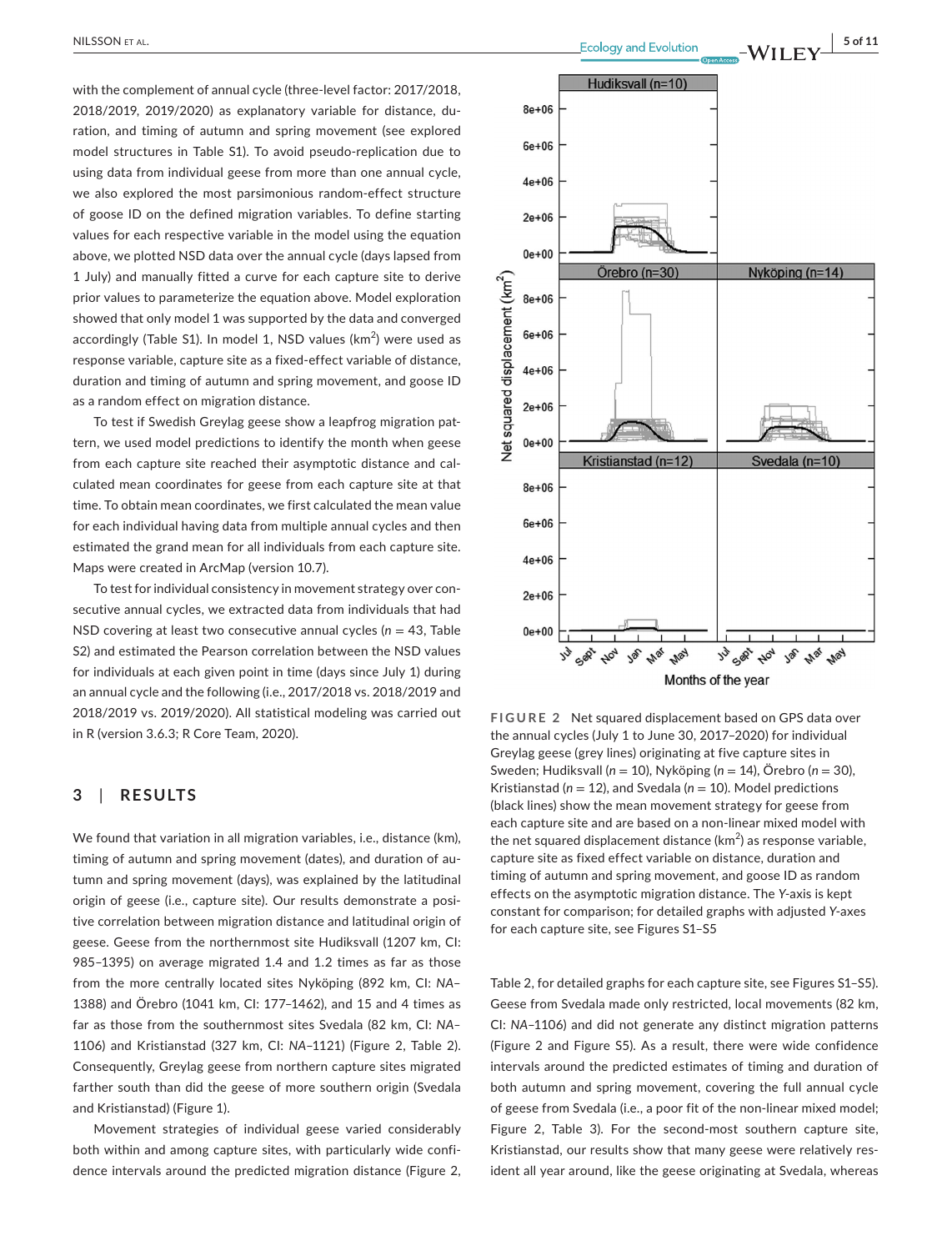| effect on the asymptotic migration distance |                               |                 |                 | Predictions were derived from a non-linear mixed model with the net squared displacement distance (km^) as response variable, capture site as fixed effect variable, and goose ID as random<br>30, 2017–2020) for individual Greylag geese originating at five capture sites in Sweden; Hudiksvall (n = 10), Örebro (n = 30), Nyköping (n = 14), Kristianstad (n = 12), and Svedala (n = 10).<br>TABLE 2 Predicted model estimates (95% confidence intervals) based on GPS data of asymptotic migration distance (km), the start and end dates of the annual cycles (July 1 to June |                         |
|---------------------------------------------|-------------------------------|-----------------|-----------------|-------------------------------------------------------------------------------------------------------------------------------------------------------------------------------------------------------------------------------------------------------------------------------------------------------------------------------------------------------------------------------------------------------------------------------------------------------------------------------------------------------------------------------------------------------------------------------------|-------------------------|
| Migration variable                          | <b>Hudiksvall</b>             | Örebro          | Nyköping        | Kristianstad                                                                                                                                                                                                                                                                                                                                                                                                                                                                                                                                                                        | Svedala                 |
| Net squared distance (km <sup>2</sup> )     | 1,457,388 (968,314-1,946,461) |                 |                 | 1,085,376 (31,535-2,139,216) 795,883 (-333,536-1,925,302) 107,204 (-1,044,075-1,258,483) 6756 (-1,210,934-1,224,446)                                                                                                                                                                                                                                                                                                                                                                                                                                                                |                         |
| Distance (km)                               | 1207 (984-1395)               | 1041 (177-1462) | 892 ( $-1388$ ) | $327(^{e}-1121)$                                                                                                                                                                                                                                                                                                                                                                                                                                                                                                                                                                    | 82 <sup>(a</sup> -1106) |
| Timing (days since July 1)                  |                               |                 |                 |                                                                                                                                                                                                                                                                                                                                                                                                                                                                                                                                                                                     |                         |
| Autumn                                      | 119 (119-120)                 | 125 (125-126)   | 102 (101-103)   | 150 (148-152)                                                                                                                                                                                                                                                                                                                                                                                                                                                                                                                                                                       | $32(0 - 1441)$          |
| Spring                                      | 250 (249-251)                 | 224 (223-226)   | 234 (232-236)   | 232 (230-234)                                                                                                                                                                                                                                                                                                                                                                                                                                                                                                                                                                       | 154 (-10.226-10.534)    |

Timing (date)

Autumn

Spring

Timing (date)

Duration (days)

Autumn

Duration (days)

Autumn 28 Nov (28–20) 3 Oct (38–30) 28 Nov (28–30) 28 Oct (38–30) 10 Oct (38–30) 1 Oct (38–30) 1 Aug (1 Jule–3 Spring 7 Mar (6–8) 10 Feb (9–12) 10 Feb (9–12) 20 Feb (18–22) 18 Feb (16–20) 2 Dec (°)

10 Oct (9-10)

20 Feb (18-22)

10 Feb (9-12)

3 Oct (3-4)

28 Oct (28-29)

7 Mar (6-8)

(-1,210,934 km<sup>2</sup>). Confidence intervals for timing was out of bound to transform into dates for Svedala (upper confidence interval for autumn: 1442 days after Jul 1, and confidence intervals for spring: (−1,210,934 km2). Confidence intervals for timing was out of bound to transform into dates for Svedala (upper confidence interval for autumn: 1442 days after Jul 1, and confidence intervals for spring: 176.8 (-2364-2716) Spring 15.5 (14.8–16.1) 15.5 (14.8–12.0 (10.6–12.1) 12.1 (11.5–13.5) 13.1 (11.5–13.5) 13.1 (−1.1.8) 176.8 (−2364–2716) Note: <sup>a</sup>lt is not applicable to take the square root of the lower confidence interval of the net squared distance (km<sup>2</sup>) for Nyköping (~333,536 km<sup>2</sup>), Kristianstad (~1,044,075 km<sup>2</sup>), and Svedala N*ote:* <sup>a</sup>It is not applicable to take the square root of the lower confidence interval of the net squared distance (km<sup>2</sup>) for Nyköping (−333,536 km<sup>2</sup>), Kristianstad (−1,044,075 km<sup>2</sup>), and Svedala  $1.3(-1-1.8)$ 13.1 (11.5-13.5) 12.0 (10.6-12.1)  $15.5(14.8 - 16.1)$  $-10,226$  to  $10,534$  days after Jul 1). −10,226 to 10,534 days after Jul 1).Spring

Autumn 1.3 (1.1–1.4) 7.1 (6.7–7.6) 5.6 (4.9–6.3) 2.8 (1.2–4.4) 34.4 (−806–875)

 $7.1(6.7 - 7.6)$ 

 $1.3(1.1 - 1.4)$ 

 $5.6(4.9 - 6.3)$ 

34.4 (-806-875)

 $2.8(1.2 - 4.4)$ 

 $1$  Aug  $(1$  Jul-<sup>a</sup>) 2 Dec<sup>(a)</sup>

28 Nov (26-30) 18 Feb (16-20) AL.

a few individuals displayed a more pronounced migration pattern (i.e., a net squared displacement curve, Figure 2) resulting in higher predicted migration distance in Kristianstad compared to Svedala (Table 3).

We found apparent patterns of timing of both autumn and spring migration in the individual geese that displayed a dis tinct migration pattern (i.e. a net squared displacement curve) for Hudiksvall, Nyköping, and Örebro, and for migrating individuals from Kristianstad. Geese from Örebro reached half their migration distance by the beginning of October (Oct 3, CI: 3–4), followed by those from Nyköping a week later (10 Oct, CI: 9–10), Hudiksvall by the end of October (Oct 28, CI: 28–29), and the few geese migrating from Kristianstad reaching half their migration distance by the end of November (Nov 28, CI: 26–30). Spring migration timing corre sponded to the approximate order of autumn migration timing, i.e., geese had covered half of their migration distance back to Örebro by the second week of February (Feb 10, CI: 9–12), followed by geese from Kristianstad (Feb 18, CI:16–20) and Nyköping (Feb 20, CI: 18– 22) roughly a week later, and geese from Hudiksvall by early March (Mar 7, CI: 6–8).

The general consistency in order of timing of autumn and spring migration for geese with different latitudinal origin indicates that the duration of the migration period is relatively similar in geese from all capture sites, except for those from Svedala and Kristianstad, which moved only locally. The geese from Hudiksvall, which migrated the farthest and fastest in autumn (1.3 days, CI: 1.1–1.4), were the ones with the longest migration duration (i.e., time to cover a quarter of the distance) in spring (15.5 days, CI: 14.8–16.1), followed by geese from Nyköping (13.1 days, CI: 11.5–13.5), and Örebro (12.0 days, CI: 10.6–12.1) (Figure 2, Table 2). The migration duration was con sistently less in autumn than in spring for geese from Hudiksvall, Örebro, and Nyköping. For geese from Kristianstad, autumn migra tion duration was slightly longer (2.8 days, CI: 1.2–4.4) than in spring (1.3 days, CI: −1–1.8) (Figure 3, Table 2).

The individual consistency in movement strategy (i.e., the cor relation in net squared displacement on a given day) from one annual cycle to the next was high in the geese migrating the farthest, i.e., the northernmost and central capture sites (Hudiksvall, Örebro, and Nyköping; correlation range: 0.63–0.96, Table 3). There were not any indications of differences depending on the specific annual cy cles considered in geese from these sites (2017/2018 *vs* . 2018/2019 and 2018/2019 *vs* . 2019/2020). Resident or short-moving geese from the southern sites (Kristianstad and Svedala) generally showed lower or no individual consistency, with only a few individuals show ing consistent movements from one annual cycle to the next (cor relation range: −0.84–0.95, for details see Table 3).

#### **4**  | **DISCUSSION**

We found that migration distance increased with increasing lati tude of origin in Swedish Greylag geese, and that the final wintering areas were generally located farther south for the geese migrating

 $\mathbf{F} \mathbf{V}$ <sup>Ecology</sup> and Evolution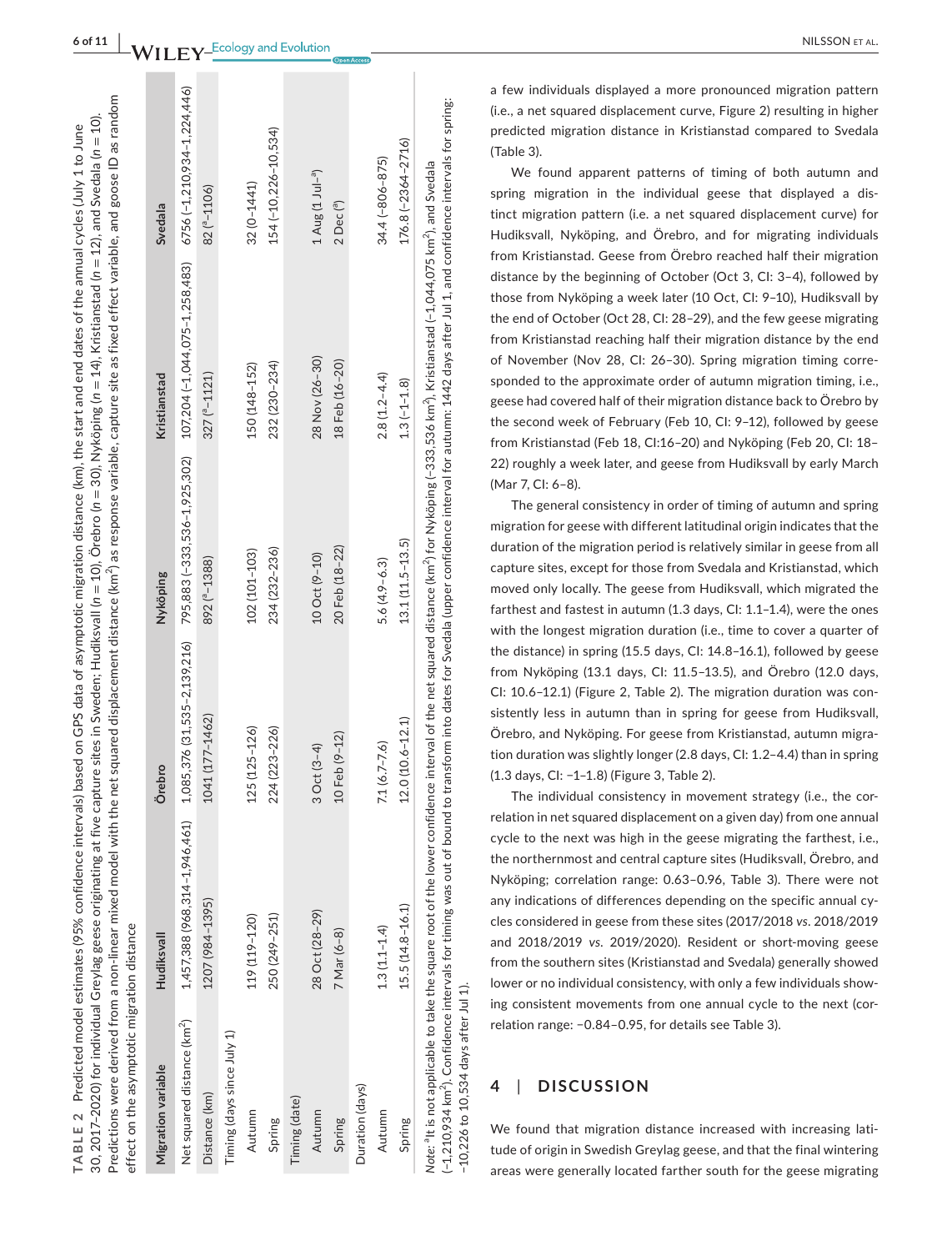from the northern capture sites. Moreover, the migration strategies of geese from different capture sites differed in timing and in duration of autumn and spring movement, but with considerable individual variation within capture sites. Geese from the three northern capture sites (Hudiksvall, Nyköping, and Örebro) showed distinct migration patterns, whereas only a few individuals from the southern site Kristianstad migrated, albeit short distances, and the geese from Svedala were relatively resident, only displaying local movements. Taken together, these findings corroborate the hypothesis that present-day Swedish Greylag geese exhibit a leapfrog migration pattern *sensu* Salomonsen (1955) and Berthold (2001) and refute the alternative hypothesis of a retained chain migration pattern.

# **4.1**  | **Autumn migration was faster than spring migration in geese from the northernmost sites**

Among the three northern capture sites, where all geese clearly migrated, the duration of autumn migration was rather similar despite differences in migration distance. The geese that migrated the farthest (Hudiksvall) thus also migrated the fastest. Yet, they did not start autumn migration earlier, as geese from Örebro and Nyköping had reached a quarter of their migration distance earlier than those from Hudiksvall. This pattern fits with findings from Greylag geese in Norway, where northern breeders migrated later than southern breeders. However, contrary to our results, northern breeders in Norway migrated slower than southern breeders (Andersson et al., 2001).

Interestingly, the time used to cover a quarter of the migration distance was consistently less in autumn than in spring for geese from Hudiksvall, Örebro, and Nyköping. This is in line with GPS location data from Greater white-fronted geese (*Anser albifrons*) (Kölzsch et al., 2014), but contrary to phenological patterns in many other waterfowl, in which spring migration is faster than autumn migration (Calenge et al., 2010; Nilsson et al., 2013). Drent et al. (1978) argued that herbivorous waterfowl time their spring migration to coincide

**TABLE 3** Pearson correlation estimates (mean, min-max) of individual movement strategies of Greylag geese (i.e., net squared displacement value on each given day) between consecutive annual cycles (2017/2018 to 2018/2019 and 2018/2019 to 2019/2020). The correlation estimates only include individual geese with data from more than one annual cycle  $(n = 43)$ 

|                     | 2017/2018 to<br>2018/2019 |              | 2018/2019 to<br>2019/2020 |              |
|---------------------|---------------------------|--------------|---------------------------|--------------|
| <b>Capture site</b> | Mean (min-max)            | $\mathbf n$  | Mean (min-max)            | $\mathsf{n}$ |
| Hudiksvall          | $0.86(0.84 - 0.90)$       | 3            | $0.86(0.79 - 0.95)$       | 4            |
| Örebro              | $0.89(0.84 - 0.92)$       | 5            | $0.85(0.68 - 0.96)$       | 15           |
| Nyköping            | $0.93(0.92 - 0.93)$       | 2            | $0.81(0.63 - 0.95)$       | 8            |
| Kristianstad        | $-0.84$                   | $\mathbf{1}$ | $0.38(-0.10-0.83)$        | 6            |
| Svedala             | $0.24 (-0.17 - 0.84)$     | 3            | $0.31(-0.01-0.95)$        | 4            |

with the flush of nutritious plant growth as spring progresses northwards, the so called "green wave hypothesis." Kölzsch et al. (2014) suggested that the slower spring migration in greater white-fronted geese was a response to gradual northwards greening in spring, thus consistent with the "green wave hypothesis." For any migration strategy, the high present-day all-winter abundance of autumnsown winter green agricultural crops in the migration corridor of Greylag geese is a likely factor to counteract adaptive responses to phenology of natural vegetation, at least for most of the northward migration.

# **4.2**  | **Non-migratory behavior is common in geese from the southernmost sites**

Unlike geese from the three northern capture sites, most of those from the southern (Svedala and Kristianstad) were resident in a very restricted area, with only short-distance excursions locally or regionally. The number of Greylag geese wintering in southern Sweden has increased steadily from almost zero to ~60,000 during the last 30 years (Nilsson et al., 2020), but the origin of these birds has been largely unknown. The present study demonstrates that non-migratory behavior is common among Greylag geese breeding in southernmost Sweden, and that they do very limited movements overall during the annual cycle. Interestingly, we see a slight difference between the two southernmost capture sites; while all geese from Svedala were relatively resident, those from Kristianstad were either residents or short-distance migrants. However, Greylag geese from Kristianstad most probably do not fit the classical definition of "partial migrants"; it is not known whether individuals showing different strategies (i.e., those that only move locally and those that fly to nearby Denmark) differ with respect to age, body condition, or "genetic programming."

# **4.3**  | **Individual consistency in movement strategy between years**

Individual consistency in movement strategy from one annual cycle to the next was high in the distinctly migratory geese, i.e., those from Hudiksvall, Örebro, and Nyköping, whereas the shortmoving geese with at least two annual cycles from the southern sites (Kristianstad and Svedala) indicated low or no individual consistency (Table 3). Our second hypothesis that individuals should show a consistency in movement habits between years was thus corroborated by the migratory geese from the three northern sites, whereas those from Kristianstad and Svedala in the south provided equivocal results or even refuted the predictions derived from this hypothesis. We interpret these results cautiously, however, as we only tested short-term individual consistency (i.e., from one annual cycle to the next) and the sample size in terms of both annual cycles (e.g., limited climatic variation) and individuals per capture site was limited.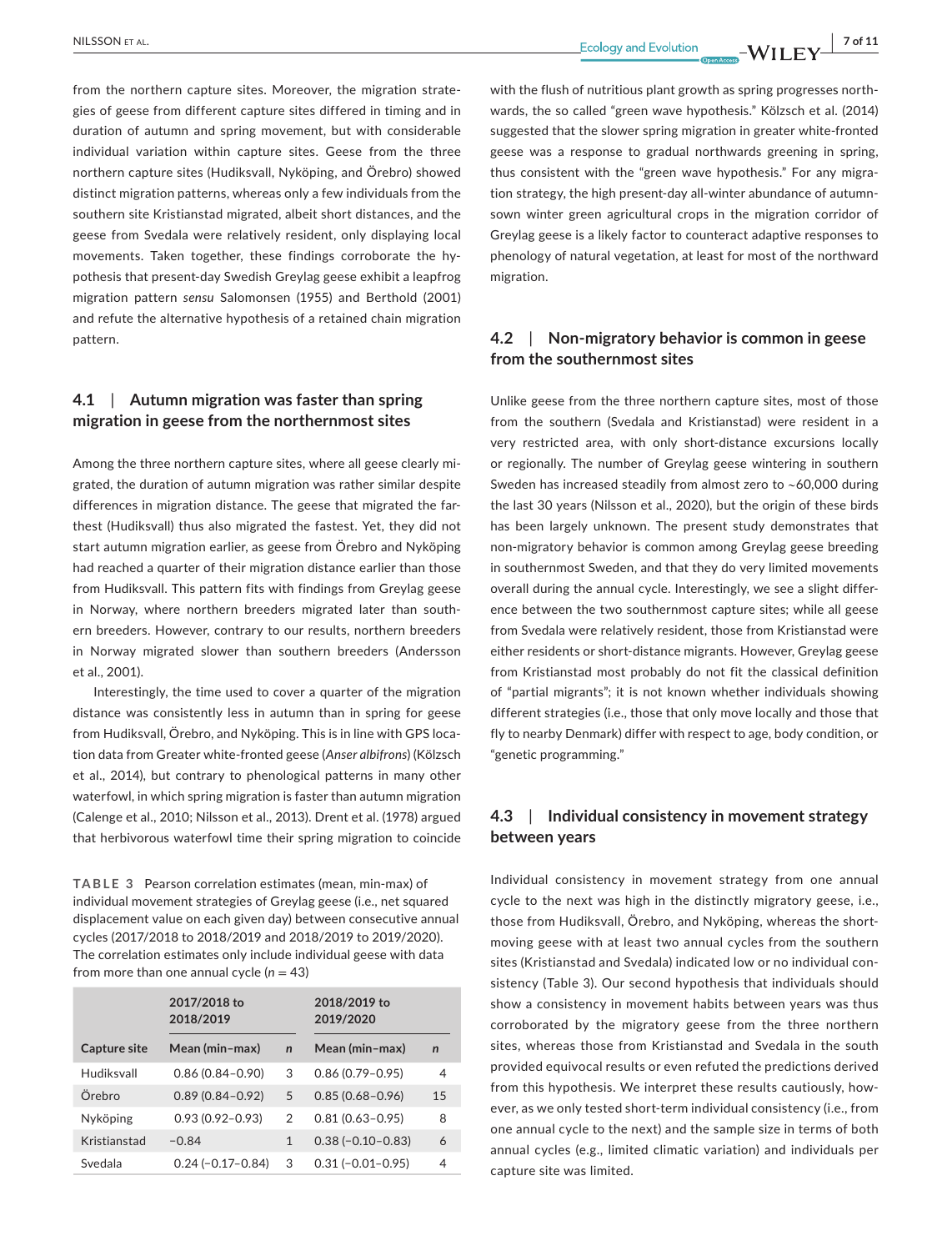# **4.4**  | **Leapfrog migration pattern and interindividual variation**

This study demonstrates a present-day leapfrog migration pattern in Swedish Greylag geese, and differences in migration strategy at the level of capture site (latitude of breeding or molting area). We argue this pattern is robust because: (a) it conforms to the spatial predictions of the leapfrog hypothesis; (b) at the level of capture site, migration distance increased with latitude; (c) only 2 of 22 geese from the two southern sites reached the winter areas of geese from the three capture sites farther north; and (d) only one bird from the three northern capture sites wintered in the core winter area of geese from the two southern sites.

At the same time, our data highlight notable within-site variation in timing, duration, and migration distance, as witnessed by the individual NSD curves (the grey lines in Figures S1–S5). In the following, we will argue that the large-scale leapfrog pattern and the within-site individual variability found need to be seen as complementary with respect to adaptation and the evolution of a new migration pattern. Consequently, we advocate against seeing the present spatial (leapfrog) pattern as a set of stereotypes by capture site, and instead wish to point out the variation within capture sites as an evolutionary "toolbox." Accordingly, individual variation in movement represents a multitude of sub-strategies open for evolutionary selection and different fitness outcomes; in other words a likely driver of long-term, adaptive, change at the level of breeding area. Work on Whooping cranes (*Grus americana*) highlights the importance of such variability by showing that older and innovative individuals attempting new strategies can be drivers of rapid change in migration patterns (Teitelbaum et al., 2016). Juvenile Greylag geese follow their parents during their first autumn and winter, making the early migration habits a socially learned trait (*c*.*f*., Kölzsch et al., 2020). Sharing of information within flocks speed up adaptations in migration performance as well as feeding and site choice (Delgado et al., 2018; Mueller et al., 2013).

We acknowledge the fact that the previous chain migration pattern of Swedish Greylag geese was not documented by individual GPS location data, but rather by recoveries of geese with tarsus rings (n=80 individuals; Fransson & Pettersson, 2001). Nevertheless, our results imply that there has been an overall change in migration patterns. The historically most important winter site in Coto Doñana in Spain is nowadays rarely used by Swedish Greylag geese, and similar changes have occurred in other parts of the continental European flyway (Voslamber et al., 2010).

# **4.5**  | **Evolutionary perspectives**

Greylag geese breeding in southernmost Sweden have gone from being long-distance migrants to being mainly non-migrants in less than 35 years, which is equivalent to 8–10 generations. This begs the question why geese in different parts of Sweden, within the same flyway, have responded so differently. To individual birds it is an asset to know an area well, e.g., where the best roost and foraging

sites are, and where predation risk is low. Such advantages are especially important in lean times of nutritional bottlenecks and challenging weather, and favor resident individuals compared to migratory conspecifics that come to the area (Alerstam & Enckell, 1979). A side effect of residency ("prior occupancy" in many verbal models) is the lack of migration cost, and selection will favor residency if it confers higher fitness than adopting a migratory behavior. This scenario fits well with our result that Greylag geese in southernmost Sweden have become mostly resident. It also helps explain why conspecific migrants from the north, with little or no local knowledge, do not stop to winter in southern Sweden. The recent adoption of a resident strategy has likely conferred strong selective advantages in Greylag geese breeding in southernmost Sweden, due to mild winters reducing nutritional needs. In addition, the acreage of autumnsown winter green crops has increased during the last 35 years, providing abundant predictable high-quality food the year around. In other words, there has not been any fitness penalty in pursuing a resident strategy.

In a theory based on the ideal despotic distribution, i.e., assuming that prior occupancy is an asset, Holmgren and Lundberg (1993) predicted that a leapfrog migration pattern is most likely to evolve when migration costs are high. Compared to the situation 35 years ago, we do not see that migration costs have remained high in terms of energy expenditure. On the contrary, Greylag geese from our three northerly sites have reduced their migration distance significantly, which should lead to lowered energetic costs. Lundberg and Alerstam (1986) presented the most explicit treatment of factors that may induce transition from chain to leapfrog migration pattern. Their theory, too, is based on migration being costly and on an advantage of priority (residents *vs*. migrants), leading to asymmetrical competition. Under these premises, a chain migration pattern will change into a leapfrog pattern if there is an accentuated increase in breeding suitability toward the north or in wintering suitability toward the south in the flyway (Lundberg & Alerstam, 1986). In the absence of data on possible changes in breeding suitability, per capita mortality, and a comprehensive measure of migration cost, it is, however, hard to say whether the theories offered by Lundberg and Alerstam (1986) and Holmgren and Lundberg (1993) explain the change from chain to leapfrog migration in Swedish Greylag geese. While the selective value of adopting residency in southernmost Sweden under recent and present condition is relatively obvious, it is harder to explain why geese breeding in central and northern Sweden continue to overshoot their southern conspecifics.

The three theories above, and for that matter most hypotheses about evolution of bird migration, are framed within the paradigm of resource limitation and competition (intraspecific and/or interspecific), assuming that density-dependent processes operate (Alerstam et al., 2003; Salomonsen, 1955). Assumptions and constraints within this paradigm are relaxed if populations are well below their carrying capacity, which may have been the case for some time for Greylag geese in Sweden and beyond. A combination of sustained population growth and improved body condition, the latter implied by lower age at first reproduction (Nilsson & Kampe-Persson, 2018b), points in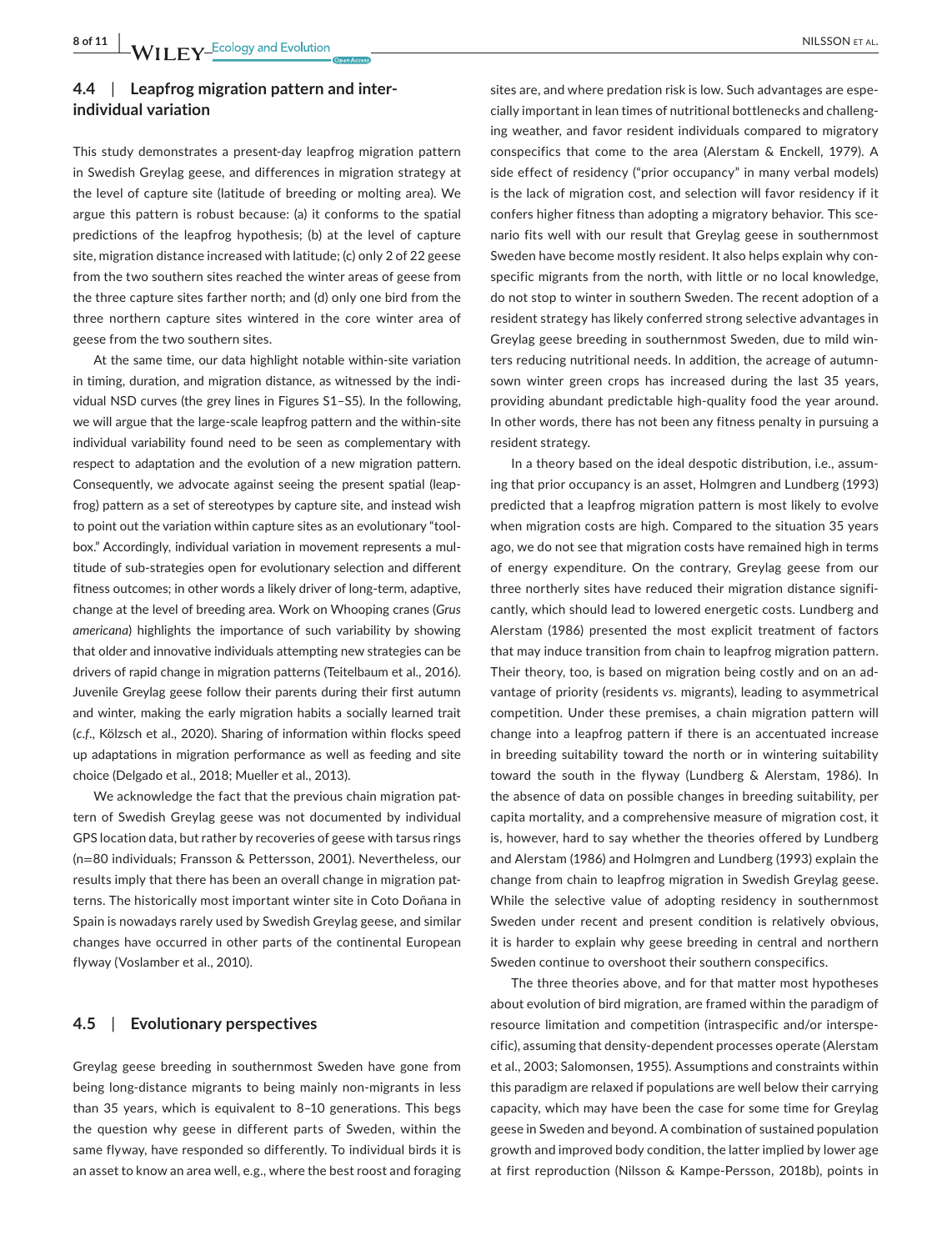NILSSON et al. **<sup>|</sup> 9 of 11**

this direction. Consequently, if food has long been superabundant, and the per capita hunting mortality rate has fallen as the population has grown, a more successful hypothesis to explain the changed migration pattern may need to be formulated within a paradigm that does not assume food resource limitation.

Although the arguments above are partly speculative, there is evidence that the environment in which European Greylag geese live has seen a reduced seasonality in food abundance, the latter in itself proposed as a key driver for a migratory strategy to evolve (Alerstam & Högstedt, 1982). Swedish Greylag geese nowadays find most of their food most of the year on cropland, instead of in natural habitats. There are indeed empirical reasons to question the omnipresence of resource limitation and density-dependent processes in geese, as in many other taxa (e.g., Rodhe, 2005). In a review of 54 studies explicitly testing for the occurrence of density-dependent patterns and processes in ducks, Gunnarsson et al. (2013) found that no less than 70 of 154 species-specific cases lacked evidence for density dependence. It can be argued that goose populations might be limited by other factors, e.g., availability of nest and molting sites, but no such scientific evidence is apparent for Greylag geese breeding in Sweden.

# **5**  | **CONCLUSIONS**

The present study demonstrates significant variation in both movement pattern among individuals from a given capture site, and among capture sites. Greylag geese in W Europe may have lived largely unrestricted from food resource limitation and associated competition during the last decades, permitting rapid adoption of new migration strategies tuned to super-abundant food in the agricultural landscape and benign winters with low mortality. The change from a classic chain migration to the present leapfrog pattern has taken some 35 years. This time span and the number of generations involved might be too few to allow classical Darwinian between-generation adaptation to drive the change, even under assumptions of assortative mating. Consequently, and given that young geese follow their parents during their first migration, we presume an important role of within-family inter-generation change in migration habits as a driver behind the rapid change in migration patterns in Swedish Greylag geese.

Our study highlights the general value of collecting individual movement data over entire annual cycles from a variety of breeding sites within a population or flyway. It also emphasizes the need to think outside the paradigm of resource limitation, for population trajectories in ecological time as well as for adaptation in evolutionary time, to understand changed movement patterns in species that spend most of the annual cycle in anthropogenic habitats offering super-abundant food.

### **ACKNOWLEDGEMENTS**

This work was financed by grants from Swedish EPA no. 16/71, 16/72, 19/128, and 19/129, FORMAS no. 2018-00463, the Swedish

Association for Hunting and Wildlife Management, the Swedish University of Agricultural Sciences, Kristianstad University, and Hudiksvall municipality. We are truly grateful to T. Alerstam for invaluable bibliographic, help of all field work volunteers involved in catching geese, and landowners for access. We also thank Dr. A. Jahn and an anonymous reviewer for valuable comments on an earlier version of this manuscript.

## **CONFLICT OF INTEREST**

None of the authors have any conflicts of interests to declare.

# **AUTHOR CONTRIBUTIONS**

**Lovisa Nilsson:**Conceptualization(equal);Data curation(lead);Formal analysis (lead); Visualization (lead); Writing – original draft (equal); Writing – review & editing (equal). **Camilla Olsson:** Conceptualization (equal); Data curation (equal); Formal analysis (supporting); Writing – review & editing (equal). **Johan Elmberg:** Conceptualization (equal); Data curation (supporting); Funding acquisition (lead); Project administration (lead); Writing – original draft (equal); Writing – review & editing (equal). **Nils Bunnefeld:** Conceptualization (equal); Methodology (lead); Writing – review & editing (equal). **Niklas Liljebäck:** Conceptualization (equal); Funding acquisition (supporting); Project administration (supporting); Writing – review & editing (equal). **Johan Månsson:** Conceptualization (equal); Data curation (supporting); Funding acquisition (lead); Project administration (lead); Writing – review & editing (equal).

## **DATA AVAILABILITY STATEMENT**

Data is available in Dryad: [https://doi.org/10.5061/dryad.wh70r](https://doi.org/10.5061/dryad.wh70rxwq3) [xwq3.](https://doi.org/10.5061/dryad.wh70rxwq3)

#### **ORCID**

*Lovisa Nilsson* <https://orcid.org/0000-0003-4822-7864>

#### **REFERENCES**

- Ahti, T., Hämet-Ahti, L., & Jalas, J. (1968). Vegetation zones and their sections in northwestern Europe. *Annales Botanici Fennici*, *5*, 169–211. Alerstam, T., & Enckell, P. H. (1979). Unpredictable habitats and evolution
- of bird migration. *Oikos*, *33*, 228. <https://doi.org/10.2307/3543999>
- Alerstam, T., & Hedenström, A. (1998). The development of bird migration theory. *Journal of Avian Biology*, *29*, 343–369. [https://doi.](https://doi.org/10.2307/3677155) [org/10.2307/3677155](https://doi.org/10.2307/3677155)
- Alerstam, T., Hedenström, A., & Åkesson, S. (2003). Long-distance migration: Evolution and determinants. *Oikos*, *103*, 247–260. [https://doi.](https://doi.org/10.1034/j.1600-0706.2003.12559.x) [org/10.1034/j.1600-0706.2003.12559.x](https://doi.org/10.1034/j.1600-0706.2003.12559.x)
- Alerstam, T., & Högstedt, G. (1982). Bird migration and reproduction in relation to habitats for survival and breeding. *Ornis Scandinavica*, *13*, 25–37. <https://doi.org/10.2307/3675970>
- Andersson, Å., Follestad, A., Nilsson, L., & Kampe-Persson, H. (2001). Migration patterns of Nordic Greylag geese *Anser anser*. *Ornis Svecica*, *11*, 19–58.
- Berthold, P. (2001). *Bird migration. A general survey*. Oxford University Press.
- Bunnefeld, N., Börger, L., van Moorter, B., Rolandsen, C. M., Dettki, H., Solberg, E. J., & Ericsson, G. (2011). A model-driven approach to quantify migration patterns: Individual, regional and yearly differences. *Journal of Animal Ecology*, *80*, 466–476.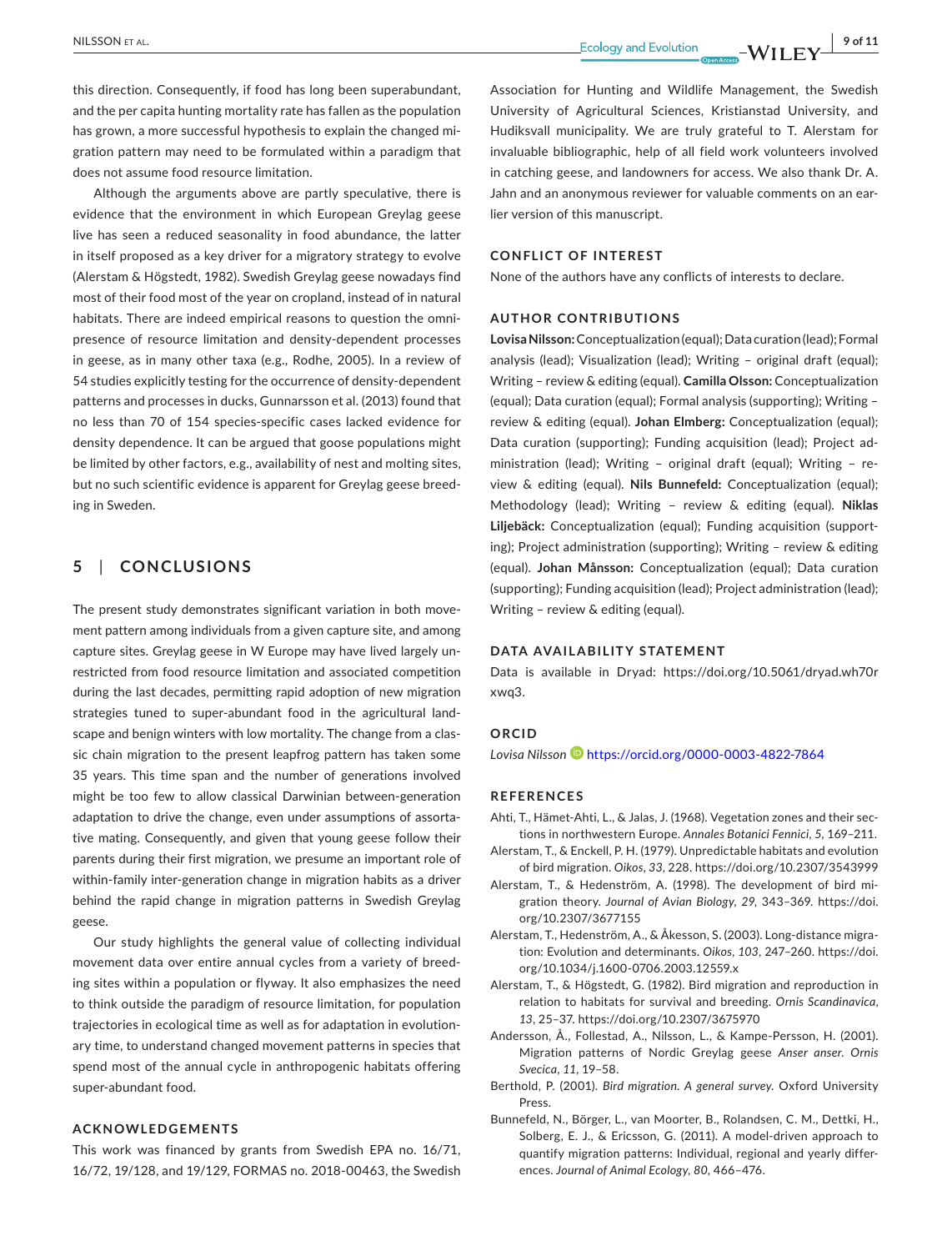**10 of 11 <sup>|</sup>**  NILSSON et al.

- Calenge, C. (2020). R package adehabitatHR. [http://cran.nexr.com/web/](http://cran.nexr.com/web/packages/adehabitat/adehabitat.pdf) [packages/adehabitat/adehabitat.pdf](http://cran.nexr.com/web/packages/adehabitat/adehabitat.pdf)
- Calenge, C., Guillemain, M., Gauthier-Clerc, M., & Simon, G. (2010). A new exploratory approach to the study of the spatio-temporal distribution of ring recoveries: The example of Teal (*Anas crecca*) ringed in Camargue, Southern France. *Journal of Ornithology*, *151*, 945–950. <https://doi.org/10.1007/s10336-010-0534-8>
- del Delgado, M. M., Miranda, M., Alvarez, S. J., Gurarie, E., Fagan, W. F., Penteriani, V., di Virgilio, A., & Morales, J. M. (2018). The importance of individual variation in the dynamics of animal collective movements. *Philosophical Transactions of the Royal Society B: Biological Sciences*, *373*, 20170008.
- Drent, R., Ebbinge, B., & Weijand, B. (1978). Balancing the energy budgets of arctic-breeding geese through- out the annual cycle: A progress report. *Verhandlungen der Ornithologischen Gesellschaft in Bayern*, *23*, 239–264.
- Elmberg, J., Hessel, R., Fox, A. D., & Dalby, L. (2014). Interpreting seasonal range shifts in migratory birds: A critical assessment of 'shortstopping' and a suggested terminology. *Journal of Ornithology*, *155*, 571–579.
- Follestad, A., Nilsson, L., & Kampe-Persson, H. (2001). Population dynamics of Greylag Geese in South Sweden. *Ornis Svecica*, *11*, 19–58.
- Fox, A. D., & Madsen, J. (2017). Threatened species to super-abundance: The unexpected international implications of successful goose conservation. *Ambio*, *46*, 179–187. [https://doi.org/10.1007/s1328](https://doi.org/10.1007/s13280-016-0878-2) [0-016-0878-2](https://doi.org/10.1007/s13280-016-0878-2)
- Fox, A. D., Madsen, J., Boyd, H., Kuijken, E., Norriss, D. W., Tombre, I. M., & Stroud, D. A. (2005). Effects of agricultural change on abundance, fitness components and distribution of two arctic-nesting goose populations. *Global Change Biology*, *11*, 881–893.
- Fransson, T., & Pettersson, J. (2001). *Svensk ringmärkningsatlas Volym 1, Lommar-rovfåglar*. Naturhistoriska riksmuseet.
- Gauthreaux, S. (1982). The ecology and evolution of avian migration systems. In D. Farner, & J. King (Eds.), *Avian Biology* (vol. *6*, pp. 93–167). Academic Press.
- Gunnarsson, G., Elmberg, J., Pöysä, H., Nummi, P., Sjöberg, K., Dessborn, L., & Arzel, C. (2013). Density dependence in ducks: A review of the evidence. *European Journal of Wildlife Research*, *59*(3), 305–321.
- Hallanaro, E.-L., Pylvänäinen, M., & Weaver, F. (2002). *Nature in northern Europe : Biodiversity in a changing environment*. Nordic Council of Ministers.
- Holmgren, N., & Lundberg, S. (1993). Despotic behaviour and the evolution of migration patterns in birds. *Ornis Scandinavica*, *24*, 103. <https://doi.org/10.2307/3676359>
- Jonzén, N., Lindén, A., Ergon, T., Knudsen, E., Vik, J. O., Rubolini, D., Piacentini, D., Brinch, C., Spina, F., Karlsson, L., Stervander, M., Andersson, M., Waldenström, J., Lehikoinen, A., Edvardsen, E., Solvang, R., & Stenseth, N. C. (2006). Rapid advance of spring arrival dates in long-distance migratory birds. *Science*, *312*, 1959– 1961. <https://doi.org/10.1126/science.1126119>
- Ketterson, E. D., & Nolan, V. A. L. (1983). The evolution of differential bird migration. *Current ornithology* (vol. *1*, pp. 357–402). Springer.
- Kölzsch, A., Bauer, S., de Boer, R., Griffin, L., Cabot, D., Exo, K.-M., van der Jeugd, H. P., & Nolet, B. A. (2014). Forecasting spring from afar? Timing of migration and predictability of phenology along different migration routes of an avian herbivore. *Journal of Animal Ecology*, *84*, 272–283. <https://doi.org/10.1111/1365-2656.12281>
- Kölzsch, A., Flack, A., Müskens, G. J. D. M., Kruckenberg, H., Glazov, P., & Wikelski, M. (2020). Goose parents lead migration V. *Journal of Avian Biology*, *51*(3), 2392. <https://doi.org/10.1111/jav.02392>
- Lehikoinen, A., Lindén, A., Karlsson, M., Andersson, A., Crewe, T. L., Dunn, E. H., Gregory, G., Karlsson, L., Kristiansen, V., Mackenzie, S., Newman, S., Røer, J. E., Sharpe, C., Sokolov, L. V., Steinholtz, Å., Stervander, M., Tirri, I. S., & Tjørnløv, R. S. (2019). Phenology of the avian spring migratory passage in Europe and North America: Asymmetric advancement in time and increase in duration.

*Ecological Indicators*, *101*, 985–991. [https://doi.org/10.1016/j.ecoli](https://doi.org/10.1016/j.ecolind.2019.01.083) [nd.2019.01.083](https://doi.org/10.1016/j.ecolind.2019.01.083)

- Lehikoinen, E., & Sparks, T. H. (2010). In P. M. Møller, et al. (Eds.), *Changes in migration* (pp. 89–112). Oxford University Press.
- Leopold, C. R., & Hess, S. C. (2014). Corridor- and stopover-use of the Hawaiian goose (*Branta sandvicensis*), an intratropical altitudinal migrant. *Journal of Tropical Ecology*, *30*, 67–78.
- Lundberg, S., & Alerstam, T. (1986). Bird migration patterns: Conditions for stable geographical population segregation. *Journal of Theoretical Biology*, *123*, 403–414. [https://doi.org/10.1016/S0022](https://doi.org/10.1016/S0022-5193(86)80210-7) [-5193\(86\)80210-7](https://doi.org/10.1016/S0022-5193(86)80210-7)
- Månsson, J., Liljebäck, N., Nilsson, L., Olsson, C., Kruckenberg, H., & Elmberg, J. (2022). Migration patterns of Swedish Greylag geese Anser anser—implications for flyway management in a changing world. *European Journal of Wildlife Research*, *68*(2), 1–11.
- Mills, A. M. (2005). Changes in the timing of spring and autumn migration in North American migrant passerines during a period of global warming. *Ibis*, *147*(2), 259–269.
- Møller, P. M., Fiedler, W., & Berthold, P. (2010). *Effects of climate change on birds*. Oxford University Press.
- Mueller, T., O'Hara, R. B., Converse, S. J., Urbanek, R. P., & Fagan, W. F. (2013). Social learning of migratory performance. *Science*, *341*, 999–1002. <https://doi.org/10.1126/science.1237139>
- Newton, I. (2008). *The migration ecology of birds*. Academic Press.
- Nilsson, C., Klaassen, R. H. G., & Alerstam, T. (2013). Differences in speed and duration of bird migration between spring and autumn. *The American Naturalist*, *181*, 837–845. <https://doi.org/10.1086/670335>
- Nilsson, L., & Kampe-Persson, H. (2018a). Changes in migration and wintering patterns of greylag geese *Anser anser* from southernmost Sweden during three decades. *Ornis Svecica*, *28*, 19–38. [https://doi.](https://doi.org/10.34080/os.v28.19521) [org/10.34080/os.v28.19521](https://doi.org/10.34080/os.v28.19521)
- Nilsson, L., & Kampe-Persson, H. (2018b). Lifetime reproductive success of Greylag Geese Anser anser breeding in south Sweden. *Ornis Svecica*, *28*, 39–47. <https://doi.org/10.34080/os.v28.19522>
- Nilsson, L., Nilsson, L., & Kampe-Persson, H. (2020). Changes in numbers of staging and wintering geese in Sweden 1977/78–2019/20. *Wildfowl*, *70*, 107–126.
- Pavón-Jordán, D., Clausen, P., Dagys, M., Devos, K., Encarnaçao, V., Fox, A. D., Frost, T., Gaudard, C., Hornman, M., Keller, V., Langendoen, T., Ławicki, Ł., Lewis, L. J., Lorentsen, S.-H., Luigujoe, L., Meissner, W., Molina, B., Musil, P., Musilova, Z., … Lehikoinen, A. (2019). Habitat- and species-mediated short- and long-term distributional changes in waterbird abundance linked to variation in European winter weather. *Diversity and Distributions*, *25*, 225–239. [https://](https://doi.org/10.1111/ddi.12855) [doi.org/10.1111/ddi.12855](https://doi.org/10.1111/ddi.12855)
- Podhrázský, M., Musil, P., Musilová, Z., Zouhar, J., Adam, M., Závora, J., & Hudec, K. (2017). Central European Greylag Geese Anser anser show a shortening of migration distance and earlier spring arrival over 60 years. *Ibis*, *159*, 352–365.
- Potvin, D. A., Välimäki, K., & Lehikoinen, A. (2016). Differences in shifts of wintering and breeding ranges lead to changing migration distances in European birds. *Journal of Avian Biology*, *47*, 619–628. <https://doi.org/10.1111/jav.00941>
- R Core Team. (2020). R: A language and environment for statistical computing. <http://www.R-project.org/>
- Ramo, C., Amat, J. A., Nilsson, L., Schricke, V., Rodríguez-Alonso, M., Gómez-Crespo, E., Jubete, F., Navedo, J. G., Masero, J. A., Palacios, J., Boos, M., & Green, A. J. (2015). Latitudinal-related variation in wintering population trends of greylag geese (*Anser Anser*) along the Atlantic flyway: A response to climate change? *PLoS One*, *10*, e0140181.
- Rodhe, K. (2005). *Non-equilibrium ecology*. Cambridge University Press.
- Salomonsen, F. (1955). The evolutionary significance of bird-migration. *Det Kongelige Danske Videnskabernes Selskab, Biologiske Meddelelser*, *22*, 1–62.
- Smereka, C. A., Frame, P. F., Edwards, M. A., Slater, O. M., Frame, D. D., & Derocher, A. E. (2021). Space use of cougars at the northern edge